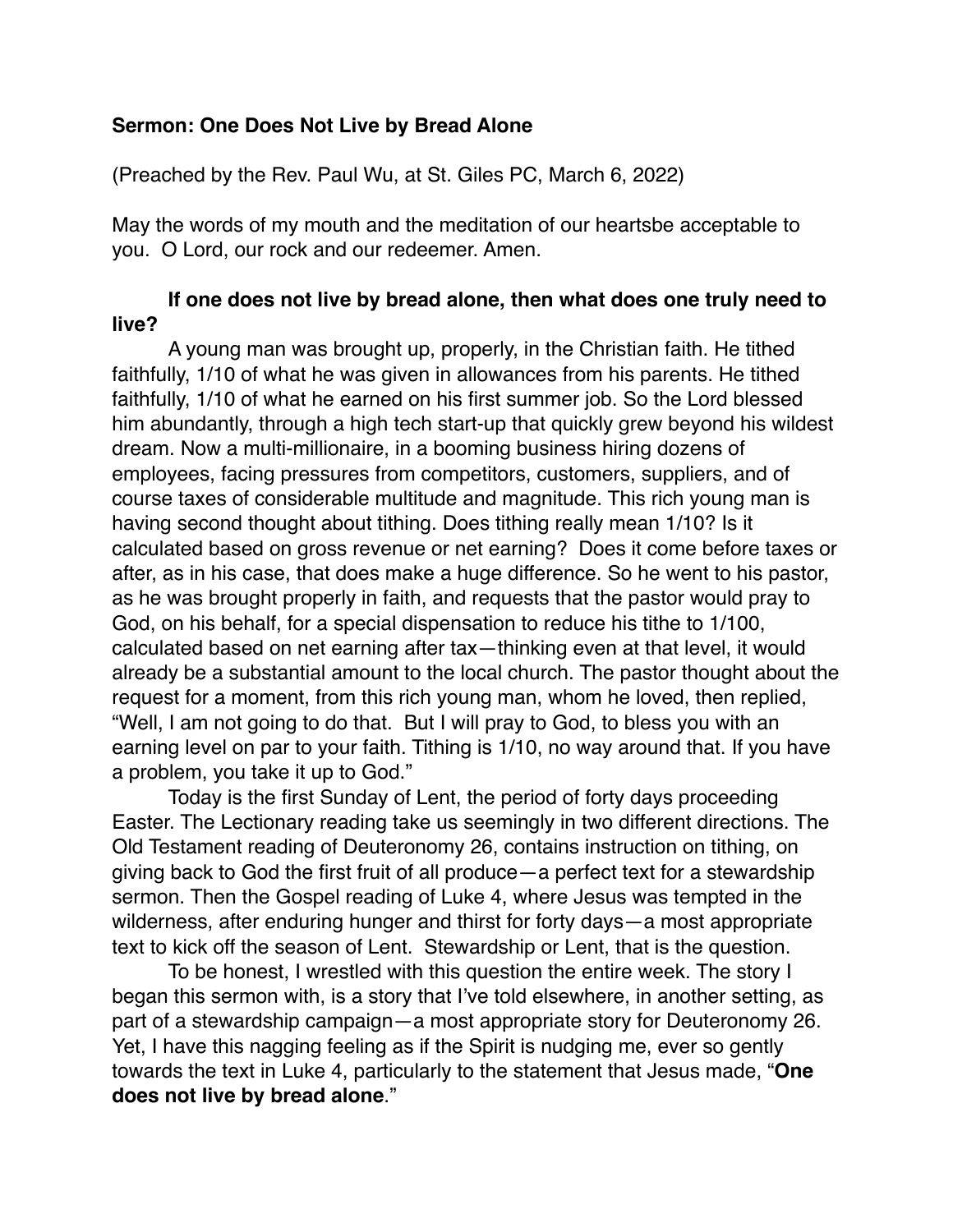Perhaps the connecting point of these two seemingly unrelated texts is the number forty—forty years of wandering in the desert and forty days of hunger in the wilderness.

Deuteronomy 26 begins with a conditional clause of 'when', as in verse 1, "*When you have come into the land…*" It is an instruction written to project a future, a future certain yet unseen. Traditionally ascribed to the authorship of Moses, the entire book of Deuteronomy should really be understood as a set of instruction, for what life would and should be like, for the community of faith, after 40 years of wandering in the desert.

That 40 years was a harsh journey. The wilderness / desert of Sinai is a hot, dry, and inhospitable terrain that few could survive. Yet God deliberately led the Israelites into that most trying landscape with pillars of cloud during the day, and pillars of fire at night. With manna and quails from heaven and water from rock, God provided the people not with what they wanted but with what they needed. Yet what really sustained the community of faith during all that time, was the presence of God, journeying with them, housed in the tabernacle. For forty years, the people depended on God. For forty years, they enjoyed his presence. For forty years, they learned to trust and obey.

Now, the people of God were about to enter into the Promised Land. "*When you have come into the land that the Lord your God is giving you as an inheritance to possess, and you possess it, and settle in it, you shall take some of the first of all the fruit of the ground…*". The instruction here does not contain the specific tithe of 1/10—that you find elsewhere in the Bible. However, it does contain the wording of 'first fruit'—that is the first, the best, the most plentiful harvest. It speaks of a mindset of gratitude, of a tremendously grateful thanksgiving, that the Lord has finally brought us into this land, a land flowing with milk and honey. A land where the people of God can settle, can grow, can finally celebrate all the good things that God had done, is doing, and will continue to do. That forty years of hardship will become a hindsight, a memory increasingly distant, yet worthy of recall.

Which bring us to the text of Luke 4—the temptation of Jesus. It should be noted that Jesus was also deliberately led by the Spirit of God into the wilderness. The temptation he faced by the devil, was not only permitted by God, it was engineered by God. For forty days, Jesus ate nothing—no milk, no honey, and no bread—while the devil did his work. I can't even imagine what Jesus endured during those forty days. What was he thinking? How was he feeling? Was he actively trying to escape the wilderness? Or was he journeying deeper into that earthly abyss? Did he feel the presence of God with him? Or was he feeling alone, increasingly thirsty and famish.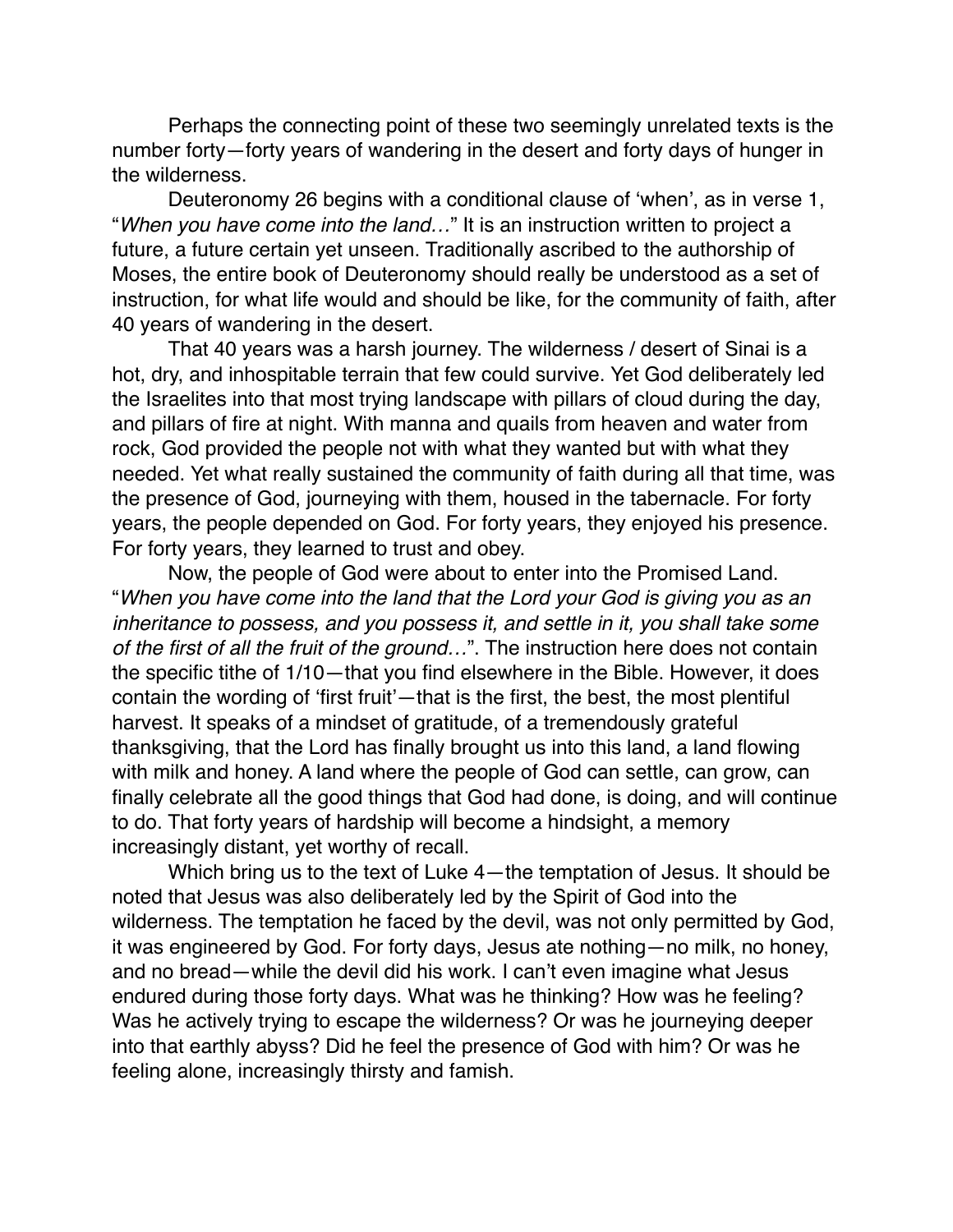After that forty days—an eternity really, and just when you think the worst is over, the devil said to him, "If you are the Son of God, command this stone to become a loaf of bread." Jesus then answered him, "It is written, '*One does not live by bread alone*.'"

It should be noted this quotation that Jesus used as a reply, came out of Deuteronomy 8:1-3, which says, "*This entire commandment that I command you today you must diligently observe, so that you may live and increase, and go in and occupy the land that the Lord promised on oath to your ancestors. Remember the long way that the Lord your God has led you these forty years in the wilderness, in order to humble you, testing you to know what was in your heart, whether or not you would keep his commandments. He humbled you by letting you hunger, then by feeding you with manna, with which neither you nor your ancestors were acquainted, in order to make you understand that one does not live by bread alone, but by every word that comes from the mouth of the Lord.*"

So there you have it, answer to the question I posed at the beginning: **One does not live by bread alone, but by every word that comes from the mouth of the Lord.** It is a reply from Jesus, that comes out of the Scripture, comes out of the mouth of the Lord God. It is a reply that acknowledges God's total sovereignty, in leading one into wilderness, in testing one's true resolve in one's heart. It is a reply in hunger, in thirst and in humbleness, knowing that if God tests, God ultimately provides. That reply should've been enough to repel any devilish attack, but it wasn't.

Then the devil led him up, to where we do not know, and showed him in an instant all the kingdoms of the world. O what a glorious sight it must have beheld. All the riches, all the might, all the land, all the power within one's grasp. Then the devil said to him, "To you I will give their glory and all this authority; for it has been given over to me, and I give it to anyone I please. If you, then, will worship me, it will all be yours."

First of all, it is far from certain that the devil has indeed that authority, since all authority rests in the hand of God. But the devil does know corruption in one's heart. He does understand how greedy we are, how insecure we have become, how easily we are suspect to all sorts of seduction, of fame, of lust, of wealth and of power. So the devil tempted Jesus with the glory of the world, with only one simple condition: worship me.

The posture of worship—with knees bent, body prostrated, hands extended—is the simplest, most basic posture in yoga, given an interesting term 'childpose'. It is a posture supposedly of relaxation and of restoration—a posture one returns to regularly in yoga. It is also said that human being are made to worship. Our mortality, our limited nature prompts us to worship, whenever we